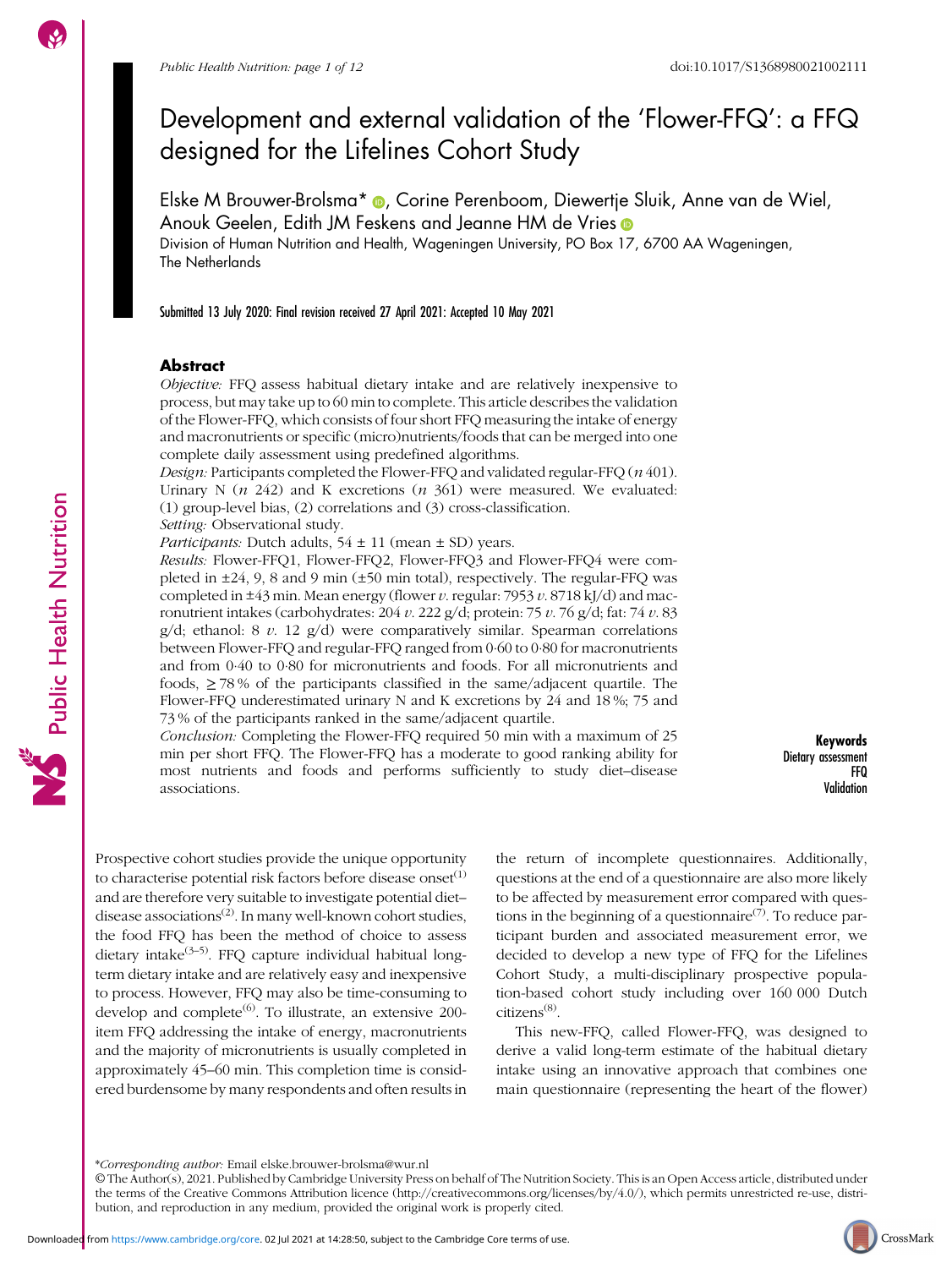with three short complementary questionnaires (representing the petals) administered at different time points. Each questionnaire focusses on different nutrients and/or foods (Fig. [1](#page-2-0)). Within the Lifelines Cohort Study, the four questionnaires were sent to the participants over a period of 5 years, assuming stable food consumption patterns over time. Food item selection for the Flower-FFQ was based on a standardised approach, that is, for each food the contribution to the absolute intake and the between-person variability of the selected nutrient was calculated where the Dutch National Food Consumption Survey (DNFCS) served as the reference. Foods contributing to at least 80 % cumulative contribution of absolute intake and/or explaining at least 80 % of the between-person variability were included in the Flower-FFQ<sup>([9](#page-10-0),[10](#page-10-0))</sup>. Based on the number of items queried in the Flower-FFQ, the estimated time needed to complete all four FFQ would be approximately 60–75 min. The additional time needed to complete the Flower-FFQ compared with a 'regular' FFQ relates to the fact that the four Flower-FFQ contain overlapping items, which is crucial to ensure proper linkage. Therefore, we assumed that the time needed to complete the Flower-FFQ would be about 20–25 % more than the time needed to complete a comparable regular-FFQ, but that the administration mode (i.e., four short FFQ) would be more convenient for the participant and less sensitive to errors.

Validation of this newly developed Flower-FFQ is essential to show to what extent measurement error may interfere with diet–disease relationships observed in future studies that use this FFQ. The relative validity can be examined by comparing the FFQ with a reference method. Usually this comparison is made by exploring correlations between the new FFO and the reference method $^{(6)}$  $^{(6)}$  $^{(6)}$ , which provides an impression of the strength and direction of association<sup> $(11)$  $(11)$ </sup>. Ideally, these correlation coefficients are supported by other validity measures, such as crossclassification data showing whether or not participants are classified in the same category with the two methods (i.e., also ranking ability), and  $t$  tests or group-level bias (e.g., when absolute intakes are important) $(6,11)$  $(6,11)$  $(6,11)$  $(6,11)$  $(6,11)$ . To evaluate actual validity, the use of biomarkers is essential. However, to date there are still just a few validated nutritional recovery biomarkers, which include urinary N, K, Na and doubly labelled water to estimate absolute intakes of protein, K, Na and energy, respectively $(12)$  $(12)$ .

Within the Lifelines Cohort Study, no other dietary assessment method than the Flower-FFQ has been administered and as such no reference method is available to quantify the habitual dietary intake within that cohort. Therefore, an external validation study on the Flower-FFQ was conducted within the Nutrition Questionnaires plus study $(10,13)$  $(10,13)$  $(10,13)$  $(10,13)$  $(10,13)$ . Participants of the Nutrition Questionnaires plus study completed a Flower-FFQ, a validated regular-FFQ<sup>([14](#page-10-0)[,15](#page-11-0))</sup> and provided urine to determine urinary N and K excretions as commonly accepted recovery markers for the intake of protein and  $K^{(12)}$  $K^{(12)}$  $K^{(12)}$ . This article describes the development of the Flower-FFQ for the Lifelines Cohort Study and its external validation within the Nutrition Questionnaires plus study.

#### Methods

## Participants

Between June 2011 and February 2013, 2048 Dutch men and women aged 20–70 years were enrolled in the National Dietary Assessment Reference Database<sup>([10](#page-10-0))</sup> and the Nutrition Questionnaires plus study<sup> $(13)$  $(13)$  $(13)$ </sup>. Participants were recruited in the surroundings of Wageningen, the Netherlands. Participants were eligible for participation in the study when they were between 20 and 70 years of age at the time of recruitment, competent to make own decisions and provided a written informed consent. Participants were not eligible when they were unable or unwilling to comply with the study procedures, enrolled in another study in same period or not able to read and speak Dutch. All participants gave written informed consent before commencement of the study.

#### Population for analyses

The current analyses were conducted using data of participants with complete dietary data – including data obtained with the Flower-FFQ and regular-FFQ  $(n\ 404)$ . Participants with unreliable or incomplete Flower-FFQ and/or regular-FFQ data (i.e., men with energy intakes <3347 kJ (<800 kcal) or >17 573 kJ (>4200 kcal), women <2092 kJ ( $500$  kcal) or  $>14644$  kJ ( $>3500$  kcal))<sup>([16](#page-11-0))</sup> were excluded  $(n 3)$  and as such 401 participants were included in the analyses. All participants gave written informed consent. Analyses on protein intake and urinary N excretion could be performed in a subsample of 242 participants; 361 participants provided data on K intake and urinary K excretion. The study was approved by the ethical committee and was conducted according to the declaration of Helsinki.

#### Flower-FFQ

The name Flower-FFQ is derived from its design. The FFQ consists of one main FFQ (FFQ1), which symbolises the heart of the flower and measures the intake of energy and macronutrients. The three complementary FFQ symbolise the flower petals and focus on specific (micro) nutrients and food components, that is, the fatty acids FFQ providing information on SFA, MUFA, PUFA, EPA and DHA (focussing on, e.g., meat, fish, fats and oils) (FFQ2); the B-vitamins FFQ providing information on vitamin  $B_2$ , vitamin  $B_6$ , folic acid, vitamin  $B_{12}$  and Ca (focussing on, e.g., dairy products, meat products, vegetables and fruit) (FFQ3) and the vitamin ACE FFQ providing information on retinol equivalents, vitamin C, vitamin E and dietary fibre (focussing on, e.g., vegetables, fruits, bread, grains (including pasta and rice), and fats and oils) (FFQ4).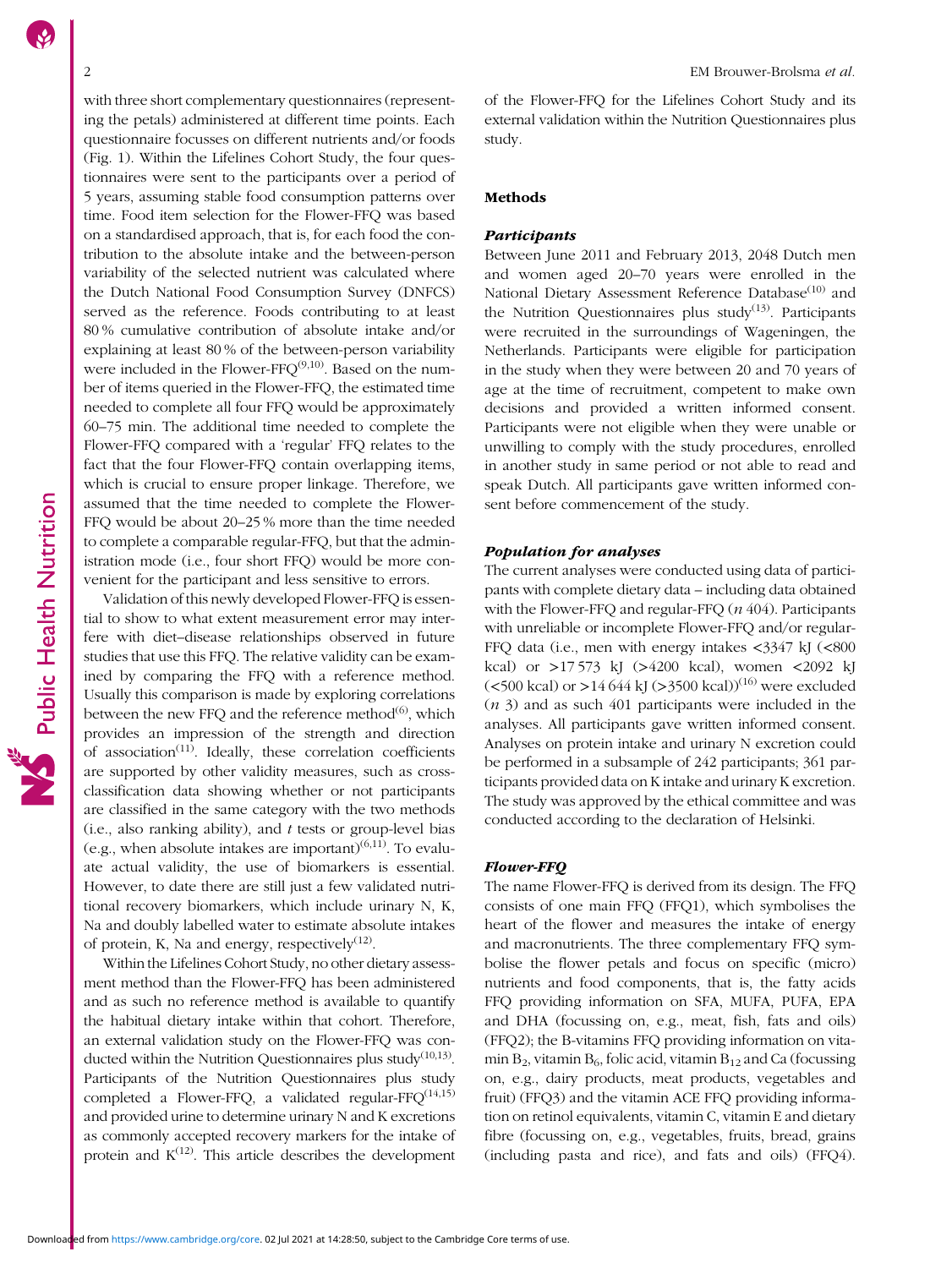<span id="page-2-0"></span>

Fig. 1 (colour online) The Flower-FFQ constituted of the main FFQ and three complementary 'Petals': each petal indicates the number of items per short-FFQ, estimated completion time and assessed nutrients, food groups and/or supplements

Figure 1 graphically displays the Flower-FFQ, its design aspects and nutrients of focus. The timing of the four FFQ is displayed in Fig. [2.](#page-3-0) Food lists were compiled using the Dutch FFQTOOL™ by selecting the food items with the highest absolute contribution to the selected nutrient intakes, which was based on the DNFCS of  $1998^{(17)}$  $1998^{(17)}$  $1998^{(17)}$ . Specifically, for each food the contribution to the absolute intake and the between-person variability of the selected nutrient was calculated. Foods contributing to at least 80 % cumulative contribution of absolute intake or explaining at least 80 % of the between-person variability were included in the Flower-FFQ. Combined, the four FFQ cover 212 items and ≥92 % of the absolute level of intake and ≥90 % of the between-person variability of each nutrient as assessed by 2-d food records in the DNFCS  $1998^{(17)}$  $1998^{(17)}$  $1998^{(17)}$ . Questions pertaining to frequency were completed by selecting answers ranging from 'never' to '6–7 d per week'. Portion sizes were estimated using natural portions and commonly used household measures. Average daily energy and nutrient intakes were calculated by multiplying consumption frequency by portion size and nutrient content per gram, as indicated in the Dutch food composition table of  $2011^{(18)}$  $2011^{(18)}$  $2011^{(18)}$ . In general, the main FFQ assessed the frequency and number of servings of all major food groups

according to the Dutch food composition table, and the three complementary FFQ assessed the frequency of the food subgroups. The intake of specific nutrients or food subgroups as assessed by the complementary FFQ was calculated by combining the number of servings of the major food reported in the main FFQ with the specific type reported in the complementary FFQ. For instance, the main FFQ assessed the consumption frequency and number of servings of rice, and the complementary FFQ identified the type of rice, that is, white or brown. Prior to data collection, we decided that in case of inconsistencies between the main FFQ and complementary FFQ, the data of the main FFQ would be considered superior, which were amongst others based on the theory that question ordering can impact retrieval when asking about a series of events that occur over time, for example, remembering one event may help to remember the next (or previous) event in the sequence $^{(19)}$  $^{(19)}$  $^{(19)}$ . As the main FFQ registered the overall habitual diet, without many details, we felt that this FFQ was the most efficient one to help participants remember their food intake. To illustrate, if the main FFQ indicated the consumption of a food while it was not reported in the complementary FFQ, the particular food subgroups received a weighted consumption average. If the main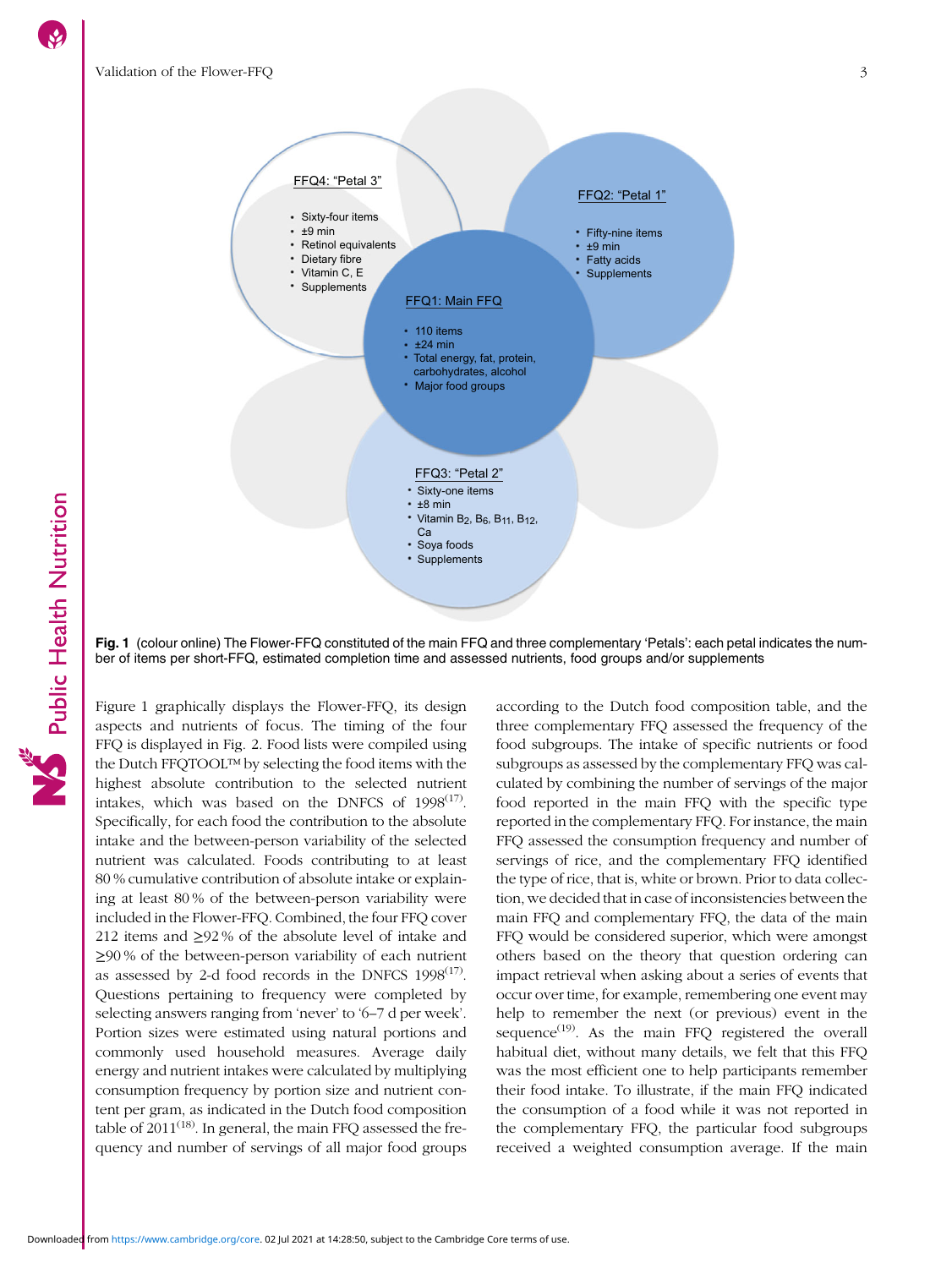<span id="page-3-0"></span>

Fig. 2 (colour online) Timings of the measurements of the Flower-FFQ validation study

FFQ indicated that a food was not consumed while it was consumed according to a complementary FFQ, the food was recorded as not consumed. However, data checks eventually showed that inconsistencies between the main FFQ and petal FFQ appeared to be negligible. To illustrate, in the Flower-FFQ vegetables were covered by nineteen items, and as such we assumed that this food group was at a relatively high risk of being affected by inconsistencies between the main and petal FFQ. Despite that, we only identified five participants reporting a 'zero-intake' in the main FFQ, while they did report vegetables in the petal FFQ. However, in the petal FFQ the reported vegetables were raw vegetables, which were intentionally not asked in the main FFQ. As such, the item on raw vegetables was completely calculated based on the petal data (including the information on grams), and thus no inconsistencies were observed for vegetable intake. Subsequently, we did a similar analysis for the food group bread, which was covered by eleven items. Data of the main FFQ showed three 'zero-intake' reporters, of whom none reported bread consumption in the petal FFQ. Finally, we explored potential inconsistencies for rice and pasta; these foods are usually consumed on 1–2 d per week as part of the Dutch diet. Rice and pasta were both covered by two items that distinguished between whole wheat and plain types. For pasta, twenty-six 'zero-intake' reporters were identified and for rice there were sixty-eight 'zero-intake' reporters; none of them reported either pasta or rice in the petal FFQ. The Flower-FFQ was administered online, randomly distributed over the week, via the open-source survey tool LimeSurveyTM (LimeSurvey Project Team/Carsten Schmitz.) within a period of 2 years, assuming stable food consumption patterns over time. This assumption is supported by stable BMI measures over the course of the current study (i.e., at baseline, year 1 and year 2  $(\text{mean} \pm \text{SD})$  25 $\cdot$ 6 $\pm$  (3 $\cdot$ 7) (*n* 401), 25 $\cdot$ 4 $\pm$  (3 $\cdot$ 6) (*n* 399) and  $25.6\pm(7.5)$  (*n* 301), respectively). The main FFQ was completed ±5 months following baseline, for example, participants included in June 2011 completed the main FFQ in November 2011. About 10 months later (Augusts 2012), these participants completed petal 1, followed by petal 2 another year later (September 2013). Finally, petal 3 was completed 1 month after the completion of petal 2 (October 2013). A sample of the Flower-FFQ (in Dutch) can be obtained by contacting the authors.

#### Food frequency questionnaire

Habitual dietary intake was also assessed by a validated semi-quantitative regular-FFQ including 183 items, where the reference period of the FFQ was the previous month. Previous validation studies of this FFQ showed acceptable to good correlation for the intake of energy  $(r 0.65 \text{ with}$ phone-based 24-h dietary recalls), fats (r ranges between 0·24 and 0·33 for adipose tissue), dietary fibre and a selected number of vitamins and food groups (r 0·82 with phone-based 24-h dietary recalls)<sup>[\(14](#page-10-0)[,15,20](#page-11-0))</sup>. This FFO covered  $\geq$  96% of the absolute level of intake and ≥ 95 % of the between-person variability of each nutrient as assessed in the DNFCS of  $2011^{(17)}$  $2011^{(17)}$  $2011^{(17)}$ . Questions relating to consumption frequency were followed by answer categories ranging from 'never' to '6–7 d per week'. Portion sizes were estimated using natural portion sizes and commonly used household measures. Subsequently, energy and nutrient intakes were calculated through multiplying the consumption frequency by portion size and nutrient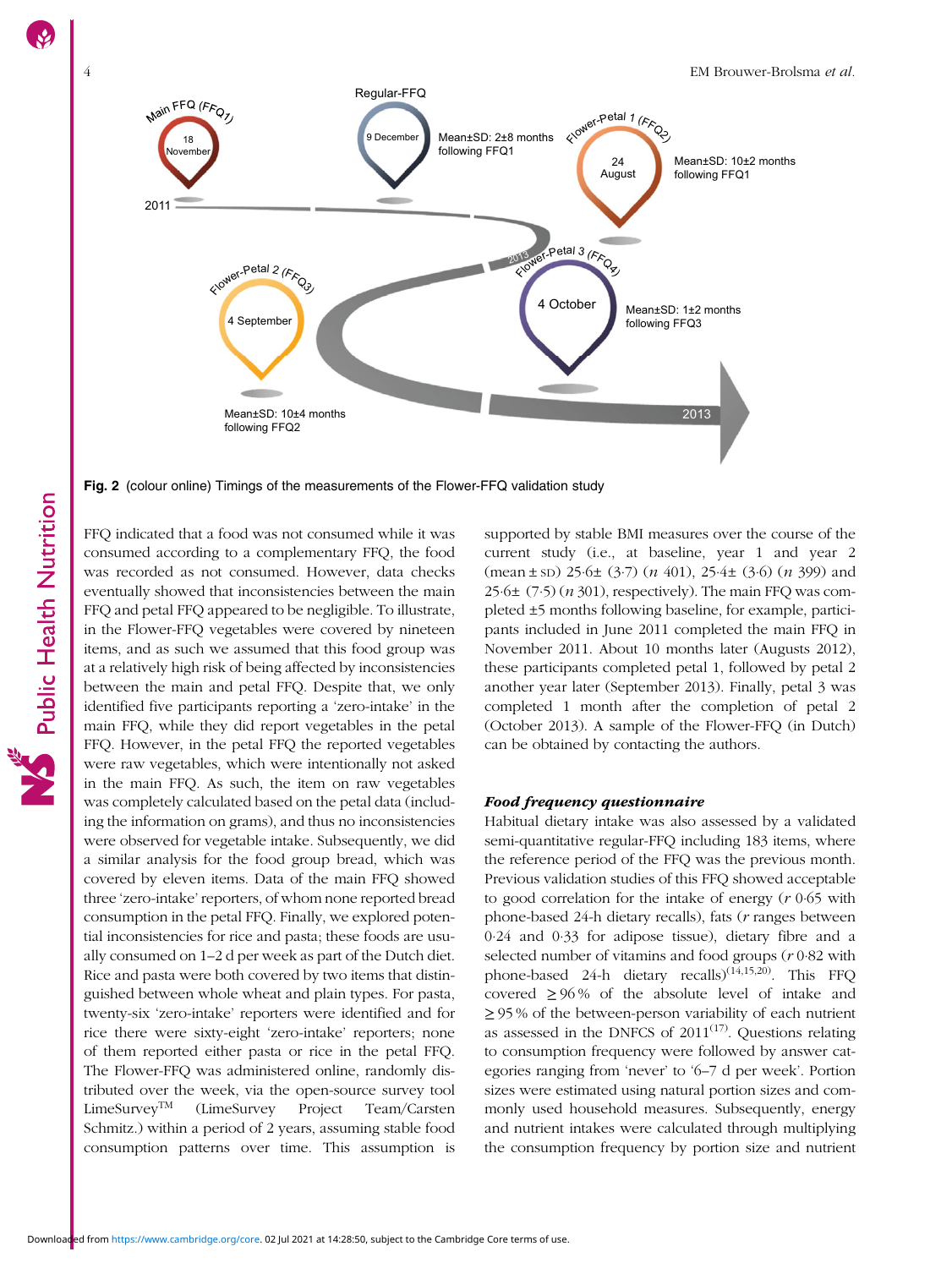# Validation of the Flower-FFO 5

content (grams) as indicated in the Dutch food composition table of  $2011^{(18)}$  $2011^{(18)}$  $2011^{(18)}$ . The FFQ was administered online, randomly distributed over the week, via the open-source survey tool LimeSurveyTM; the first participants completed this regular in December of 2011, about 1 month following the main FFQ.

# Urine sampling

In this validation study, data of a single 24-h urine collection were used in order to determine urinary N and K excretions as commonly accepted recovery markers for the intake of protein and  $K^{(12)}$  $K^{(12)}$  $K^{(12)}$ . Urine was collected at baseline and started with the second voiding after waking up and finished after the first voiding after waking up the next day. Urine collections were handed in at the hospital and transported to the study centre, where they were mixed, weighed, aliquoted and stored at –20°C until further analysis. Participants received three 80 mg para-aminobenzoic acid tablets to check for completeness of the urine collections. Total 24-h N excretion was determined by the Kjeldahl technique (Foss KjeltecTM 2300 analyser)<sup>([21](#page-11-0))</sup>. Urinary protein was calculated with the following formula: 6·25 × (urinary N/0·81), accounting for approximately 19 % faecal and skin losses<sup>([22](#page-11-0))</sup>. Urinary K was measured with an ion-selective electrode on a Roche 917 analyser, assuming a urinary excretion of 81% for  $K^{(23)}$  $K^{(23)}$  $K^{(23)}$ . As the Observing Protein and Energy Nutrition study did not observe an effect of the exclusion of participants with incomplete urines on correlations and attenuation factors $(24)$  $(24)$  $(24)$ , our primary analyses on protein and K were conducted using the data from all urine samples. Secondary analyses confirmed that also within our sample excluding those with a para-aminobenzoic acid recovery < 85 % did not substantially alter the results.

#### Additional measurements

Health and lifestyle questionnaires were completed at baseline via the online open-source survey tool LimeSurvey™. Questionnaires included items on demographics, educational attainment and smoking habits<sup> $(10,13)$  $(10,13)$  $(10,13)$  $(10,13)$ </sup>. Physical examinations were also conducted at baseline at the study centre according to a standardised protocol by a well-trained staff. Height was measured with a stadiometer (SECA) to the nearest 0·1 cm, without shoes. Weight was measured on a digital scale (SECA) to the nearest 0·1 kg, without shoes and sweaters and empty pockets. BMI was calculated as weight/heigth<sup>2</sup>.

# Statistical analysis

Participant characteristics are reported as mean with SD (mean  $\pm$  sD) or *n* with percentages (*n* (%)). Means with SD are also provided for intakes of energy, macronutrients and food groups. Macronutrients and ethanol were additionally expressed in energy densities to adjust for energy. Although the main focus of this validation study was on the ranking ability of the Flower-FFQ, absolute intake differences between the Flower-FFQ and regular-FFQ were expressed as group-level bias (i.e., a measure of misreporting): (mean intake Flower-FFQ/mean intake reference method)  $\times$  100 – 100. For the intake of protein and K, the level of bias was evaluated by plotting the distribution of the self-reported intake against the distribution of the intake based on urinary excretion. The ranking ability of the Flower-FFQ was assessed by dividing the intake of nutrients and foods as assessed by Flower-FFQ and regular-FFQ over quartiles after which we examined whether persons were ranked into the same, adjacent or extreme quartile. If  $\geq 50\%$  of the participants were classified in the same quartile, this was considered a good out- $come<sup>(11)</sup>$  $come<sup>(11)</sup>$  $come<sup>(11)</sup>$ . Additionally, Pearson and Spearman rank correlations were calculated and classified according to the cut-offs as suggested by Lombard and colleagues, that is, good in case of  $r \ge 0.50$ , acceptable in case of  $r 0.20-0.49$ and poor in case of  $r < 0.20^{(11)}$  $r < 0.20^{(11)}$  $r < 0.20^{(11)}$ . Nevertheless, given the high probability of correlated errors between the Flower-FFQ and the reference FFQ, we feel that these cut-offs should be interpreted with caution and that correlations should be at least in the upper regions of the acceptable range. All statistical analyses were performed using SAS 9.3.

## Results

Population characteristics of 401 men and women are shown in Table [1](#page-5-0). Participants had a mean ± SD age of 54 $\pm$  (11) years, 56% were  $\ge$  55 years, 48% were men and 51% had a BMI $\geq$  25 kg/m<sup>2</sup>. Levels of educational attainment were predominantly medium (31 %) or high (61 %). Participants with a history of myocardial infarction (2 %), stroke (1 %), diabetes (2 %) or cancer (6 %) were rare. Participants completed the Flower-FFQ1, Flower-FFQ2, Flower-FFQ3 and Flower-FFQ4 in ±24, 9, 8 and 9 min (±50 min total), respectively. The regular-FFQ was completed in ±43 min.

For the Flower-FFQ, the covered level of intake ranged between 93 and 95 % for energy and macronutrients and 93 and 97 % for micronutrients; the covered variance of nutrient intake ranged between 93–97 % and 95–100 %, respectively (Table [2](#page-6-0)). The covered nutrient intake of the regular-FFQ varied between 94 and 100 % for energy and macronutrients and between 97 and 99 % for micronutrients; the covered variance in nutrient intake ranged between 91–99 % and 62–94 %, respectively.

The Flower-FFQ and regular-FFQ showed relatively similar mean intakes for energy and most macronutrients (group-level bias  $\leq 10\%$ ) (Table [2](#page-6-0)). Percentage differences for macronutrient-fractions were somewhat more diverse. Intakes of most micronutrients were rather comparable with a group-level bias < 10 %. Group-level bias was  $> 10\%$  for EPA (0.12 v. 0.09 g/d), DHA (0.16 v. 0.11 g/d) and ethanol (8  $v$ . 12 g/d). Although group-level bias was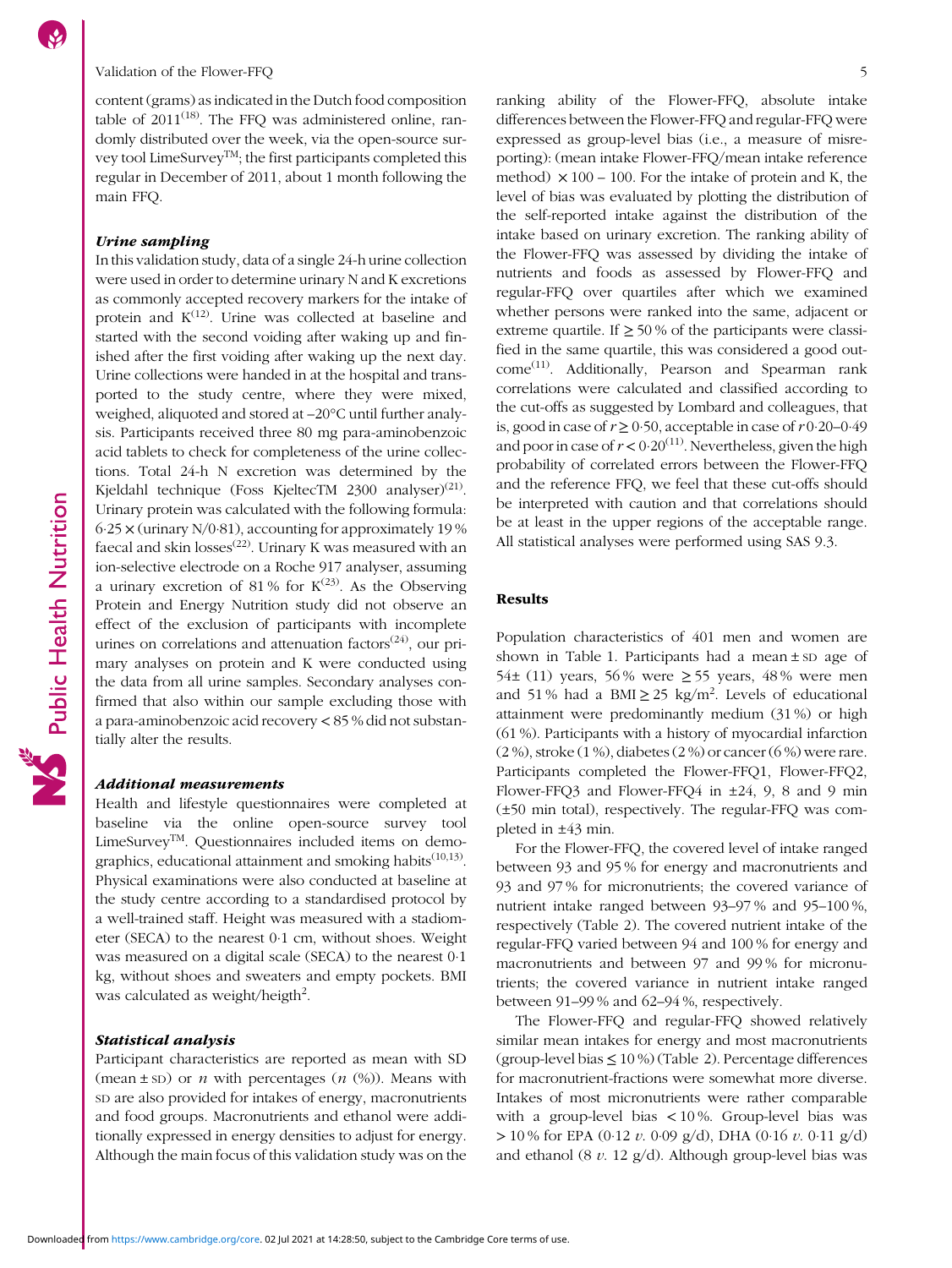<span id="page-5-0"></span>

|                         | All            |                | Men $(n 191)$ |      | Women<br>(n 210) |                | Age $< 55$<br>vears<br>(n 175) |      | $Age \geq 55$<br>vears<br>(n 226) |          | BMI < 25<br>kg/m <sup>2</sup><br>(n 198) |                | $BMl \geq 25$<br>kg/m <sup>2</sup><br>(n 203) |                         |  |
|-------------------------|----------------|----------------|---------------|------|------------------|----------------|--------------------------------|------|-----------------------------------|----------|------------------------------------------|----------------|-----------------------------------------------|-------------------------|--|
|                         | $\mathsf{n}$   | $\%$           | $\sqrt{n}$    | $\%$ | $\mathsf{n}$     | $\%$           | $\mathsf{n}$                   | $\%$ | $\mathsf{n}$                      | $\%$     | $\mathsf{n}$                             | $\%$           | $\mathsf{n}$                                  | $\%$                    |  |
| Age, years              |                |                |               |      |                  |                |                                |      |                                   |          |                                          |                |                                               |                         |  |
| Mean                    | 54             |                | 57            |      | 51               |                | 44                             |      | 62                                |          | 52                                       |                | 56                                            |                         |  |
| <b>SD</b>               | 11             |                | 10            |      | 11               |                | 8                              |      | 4                                 |          | 11                                       |                | 10                                            |                         |  |
| Men                     | 191            | 48             | 191           | 100  | 0                | $\mathbf 0$    | 61                             | 35   | 130                               | 58       | 71                                       | 36             | 120                                           | 59                      |  |
| BMI, kg/m <sup>2</sup>  |                |                |               |      |                  |                |                                |      |                                   |          |                                          |                |                                               |                         |  |
| Mean                    | 25.6           |                | 26.4          |      |                  | 24.8           |                                | 24.9 |                                   | $26 - 1$ |                                          | 22.7           |                                               | 28.3                    |  |
| <b>SD</b>               | 3.7            |                | 3.3           |      | $3-8$            |                | 3.9                            |      | 3.4                               |          | 1·6                                      |                | 2.9                                           |                         |  |
| Waist circumference, cm |                |                |               |      |                  |                |                                |      |                                   |          |                                          |                |                                               |                         |  |
| Mean                    | 91             |                | 97            |      | 85               |                | 87                             |      | 93                                |          | 82                                       |                | 99                                            |                         |  |
| <b>SD</b>               | 12             |                | 10            |      | 10               |                | 12                             |      | 11                                |          | 8                                        |                | 9                                             |                         |  |
| Education*              |                |                |               |      |                  |                |                                |      |                                   |          |                                          |                |                                               |                         |  |
| Low                     | 33             | 8              | 20            | 10   | 13               | 6              | 7                              | 4    | 26                                | 11       | 9                                        | 5              | 24                                            | 12                      |  |
| Medium                  | 125            | 31             | 63            | 33   | 62               | 30             | 51                             | 29   | 74                                | 33       | 54                                       | 27             | 71                                            | 35                      |  |
| High                    | 242            | 61             | 108           | 57   | 134              | 64             | 116                            | 67   | 126                               | 56       | 135                                      | 68             | 107                                           | 53                      |  |
| Smoking status*         |                |                |               |      |                  |                |                                |      |                                   |          |                                          |                |                                               |                         |  |
| Never                   | 184            | 50             | 74            | 41   | 110              | 58             | 107                            | 67   | 77                                | 36       | 99                                       | 55             | 85                                            | 45                      |  |
| Former                  | 159            | 43             | 93            | 51   | 66               | 35             | 40                             | 25   | 149                               | 57       | 71                                       | 40             | 88                                            | 46                      |  |
| Current                 | 27             | $\overline{7}$ | 14            | 8    | 13               | $\overline{7}$ | 13                             | 8    | 14                                | 7        | 9                                        | 5              | 18                                            | 9                       |  |
| Disease history         |                |                |               |      |                  |                |                                |      |                                   |          |                                          |                |                                               |                         |  |
| Myocardial infarction   | 7              | 2              | 6             | 3    |                  | 0              | 0                              | 0    | 7                                 | 3        | 3                                        | $\overline{c}$ | 4                                             | $\overline{\mathbf{c}}$ |  |
| <b>Stroke</b>           | 3              | 1              | $\mathbf{1}$  | 1    | $\overline{c}$   |                | $\mathbf{1}$                   | 1    | 2                                 |          |                                          |                | $\overline{\mathbf{c}}$                       | 1                       |  |
| Diabetes mellitus       | $\overline{7}$ | 2              | 6             | 3    | $\overline{1}$   | 0              | 0                              | 0    | $\overline{7}$                    | 3        |                                          |                | 6                                             | 3                       |  |
| Cancer                  | 22             | 6              | 14            | 7    | 8                | 4              | 5                              | 3    | 17                                | 8        |                                          | 4              | 15                                            | 8                       |  |
| Diet during past month  | 28             | $\overline{7}$ | 9             | 5    | 19               | 9              | 10                             | 6    | 18                                | 8        | 11                                       | 6              | 17                                            | 8                       |  |

\*Missing values: education 1; smoking 31.

modest for most nutrients, bias generally pointed towards lower nutrient intake estimates as assessed by the Flower-FFQ. Spearman correlations were  $r$  0·6–0·8 for all macronutrients and macronutrient-fractions (g/d) and r 0·4–0·8 for micronutrients. Moreover, the Flower-FFQ classified ≥ 80 % of the participants in the same or adjacent quartile as the regular-FFQ for all nutrients under study except retinol (78 %). Misclassification  $\geq$  5 % in the extreme quartile did not occur for any of the nutrients under study.

For food groups, potatoes (71  $v$ . 71 g/d), bread (130  $v$ . 129 g/d), eggs (13 v. 14 g/d), fruit (177 v. 190 g/d), cereals (8 v. 8 g/d), legumes (13 v. 14 g/d), vegetables (172 v. 167 g/ d), sweets (26  $v$ . 29 g/d), tea (284  $v$ . 275 g/d), meat (67  $v$ . 68  $g/d$ ) and fruit juice (47 v. 50  $g/d$ ) showed the most comparable mean absolute intake estimates for the two FFQ (Table [3](#page-7-0)). Group-level bias for these food groups ranged from 0 to 10 %. Absolute intake estimates substantially differed between the two FFQ for alcoholic beverages (108 v. 167 g/d), soft drinks (27 v. 20 g/d), savoury snacks (25 v. 35  $g/d$ ), nuts/seeds (14 v. 20  $g/d$ ) and fish (30 v. 24  $g/d$ ). Spearman correlations ranged from  $r \, 0.4$  to  $0.6$  (soft drink, vegetables, savoury snack, artificially sweetened beverages, nuts/seeds, cheese, pasta, legumes, rice, soup and fish) to  $r \ge 0.8$  (tea). The Flower-FFQ classified  $\ge 80\%$  of the participants in the same or adjacent quartile as the regular-FFQ for all food groups, except vegetables (79 %).

Comparing the Flower-FFQ data on total protein intake (74 SE 1·2) with the mean urinary N excretion (98 SE 1·6) showed a ˜24 % underestimation of protein intake, which

is visually displayed in Fig.  $3(n 242)$ . In addition, 75% of the participants were classified in the same or adjacent quartile when comparing the FFQ and urine data; corresponding Pearson and Spearman correlations were 0·41 and 0·40. The mean self-reported K intake was 3169 mg (SE 39), whereas the urinary K excretion was quantified at 3878 (SE 64) mg, indicating an 18 % underestimation by the Flower-FFQ  $(n 361)$ . The Flower-FFQ and urinary data classified 73 % of the participants in the same or adjacent quartile and 3 % in the extreme quartiles; Pearson and Spearman correlations between the two methods were r 0·33 and r 0·37 (Fig. [4](#page-8-0)).

#### Discussion

We developed a new type of FFQ consisting of four short FFQ that can be administered at different time points. This FFQ is assumed to be less burdensome than a regular long FFQ and therefore expected to be less sensitive to measurement error. No usability testing was performed, but the online system registered  $a \pm 7$  min longer completion time for the whole Flower-FFQ compared with the regular-FFQ. Regarding the nutrient and food intake estimates, the Flower-FFQ yielded somewhat lower intake estimates than the validated regular-FFQ. Most importantly, as illustrated by correlations  $\geq 0.40$  and a ranking agreement  $\geq 80\%$ (i.e., ranking in the same or adjacent quartile as the

Public Health Nutrition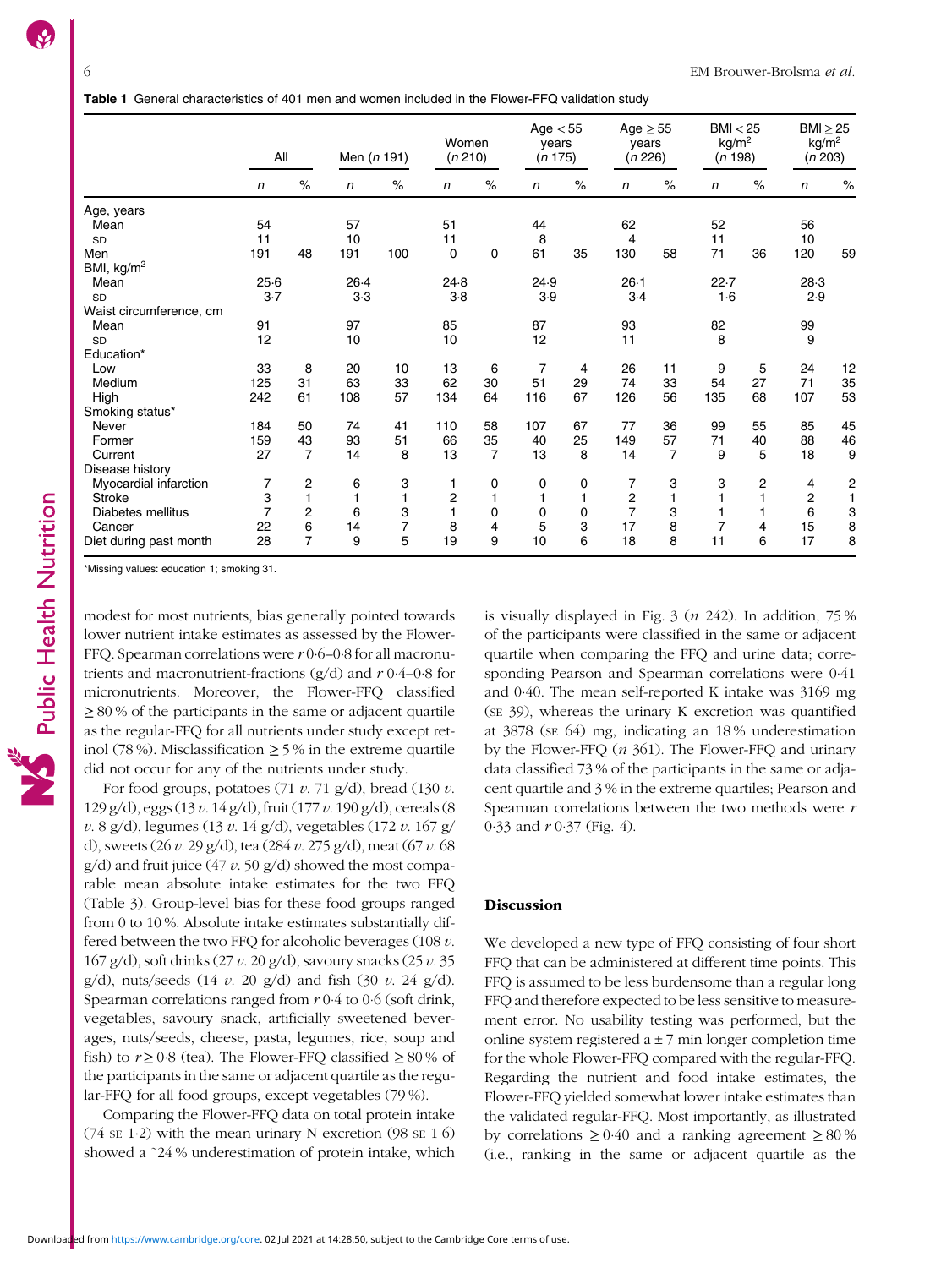

<span id="page-6-0"></span>Table 2 Absolute nutrient intakes measured by Flower-FFQ and regular-FFQ with corresponding cross-classification and correlations (n 401)

|                                |            |           |           |                |      |           |       |       |                   |                                   | Flower-FFQ v. regular-FFQ |              |             |           |      |  |
|--------------------------------|------------|-----------|-----------|----------------|------|-----------|-------|-------|-------------------|-----------------------------------|---------------------------|--------------|-------------|-----------|------|--|
|                                | Flower-FFQ |           |           | Regular-FFQ    |      |           |       |       | Group-level biast | Cross-classification by quartiles |                           |              | Pearson‡    | Spearman‡ |      |  |
|                                | Mean       | <b>SE</b> | M1        | M <sub>2</sub> | Mean | <b>SE</b> | $M1*$ | $M2*$ | ℅                 | 95 % CI                           | Same (%)                  | Adjacent (%) | Extreme (%) |           |      |  |
| Energy, kJ/d                   | 7953       | 104       | 93        | 94             | 8718 | 108       | 97    | 95    | $-8.77$           | $-11.85, -5.70$                   | 50                        | 39           | 2           | 0.68      | 0.68 |  |
| Energy, kcal/d                 | 1897       | 25        | 93        | 94             | 2080 | 26        | 97    | 95    | $-8.80$           | $-10.31, -7.28$                   | 49                        | 40           | 2           | 0.68      | 0.68 |  |
| Total carbohydrates, en%       | 43         | 0.3       | 93        | 96             | 43   | 0.3       | 96    | 93    | 0.00              | $-0.13, 0.13$                     | 56                        | 41           | 2           | 0.69      | 0.68 |  |
| Total carbohydrates, g/d       | 204        | 2.9       | 93        | 96             | 222  | 3.0       | 96    | 93    | $-8.11$           | $-8.65, -7.57$                    | 50                        | 39           |             | 0.73      | 0.71 |  |
| Mono/disaccharides, g/d        | 87         | 1·6       | <b>NC</b> | <b>NC</b>      | 96   | 1.6       | 98    | 93    | $-9.38$           | $-9.82, -8.93$                    | 50                        | 40           | 2           | 0.65      | 0.67 |  |
| Polysaccharides, g/d           | 118        | 1.8       | <b>NC</b> | <b>NC</b>      | 125  | 2.0       | 94    | 89    | $-5.60$           | $-6.06, -5.14$                    | 49                        | 40           |             | 0.73      | 0.71 |  |
| Fibres, g/d                    | 23         | 0.3       | <b>NC</b> | <b>NC</b>      | 25   | 0.3       | 97    | 99    | $-8.00$           | $-8.16, -7.84$                    | 46                        | 41           | 2           | 0.69      | 0.67 |  |
| Total protein, en%             | 16         | 0.1       | 93        | 93             | 15   | 0.1       | 97    | 91    | 6.67              | 6.59, 6.74                        | 44                        | 40           | 2           | 0.54      | 0.57 |  |
| Total protein, g/d             | 75         | 0.9       | 93        | 93             | 76   | 0.9       | 97    | 91    | $-1.32$           | $-1.60, -1.03$                    | 44                        | 44           | З           | 0.62      | 0.63 |  |
| Plant-based protein, g/d       | 32         | 0.5       | 93        | 96             | 35   | 0.5       | 96    | 91    | $-8.57$           | $-8.80, -8.34$                    | 46                        | 44           |             | 0.72      | 0.71 |  |
| Animal protein, g/d            | 43         | 0.7       | 92        | 90             | 41   | 0.6       | 98    | 90    | 4.88              | 4.59, 5.16                        | 47                        | 40           |             | 0.58      | 0.61 |  |
| Total fat, en%                 | 35         | 0.3       | 94        | 95             | 36   | 0.3       | 97    | 93    | $-2.78$           | $-2.92, -2.64$                    | 43                        | 40           |             | 0.57      | 0.56 |  |
| Total fat, g/d                 | 74         | 1.3       | 94        | 95             | 83   | 1.3       | 97    | 93    | $-10.84$          | $-11.23, -10.46$                  | 48                        | 37           |             | 0.62      | 0.64 |  |
| SFA, g/d                       | 26         | 0.5       | 93        | 94             | 28   | 0.4       | 97    | 92    | $-7.14$           | $-7.38. -6.91$                    | 50                        | 37           | 2           | 0.63      | 0.65 |  |
| MUFA, g/d                      | 26         | 0.5       | 93        | 93             | 30   | 0.5       | 97    | 91    | $-13.33$          | $-13.58, -13.09$                  | 45                        | 41           | 2           | 0.58      | 0.61 |  |
| PUFA, g/d                      | 15         | 0.3       | 95        | 97             | 18   | 0.3       | 97    | 93    | $-16.67$          | $-16.85, -16.48$                  | 45                        | 42           | 3           | 0.54      | 0.59 |  |
| EPA, g/d                       | 0.12       | 0.01      | <b>NC</b> | <b>NC</b>      | 0.09 | 0.00      | 99    | 84    | 33.33             | 33-27, 33-40                      | 50                        | 37           | 2           | 0.54      | 0.63 |  |
| DHA, g/d                       | 0.16       | 0.01      | <b>NC</b> | <b>NC</b>      | 0.11 | 0.00      | 99    | 77    | 45.45             | 45.40, 45.51                      | 51                        | 35           |             | 0.56      | 0.65 |  |
| Ethanol, en%                   | 3.17       | 0.17      | 95        | 97             | 4.18 | 0.22      | 100   | 99    | $-24.16$          | $-24.41, -23.92$                  | 63                        | 31           | 2           | 0.78      | 0.78 |  |
| Ethanol, g/d                   | 8.4        | 0.45      | 95        | 97             | 12   | 0.70      | 100   | 99    | $-30.00$          | $-30.42, -29.58$                  | 64                        | 30           | 2           | 0.77      | 0.79 |  |
| Retinol equivalents, μg/d      | 1127       | 27        | 97        | 100            | 1367 | 35        | 98    | 94    | $-17.56$          | $-19.77, -15.35$                  | 42                        | 36           |             | 0.52      | 0.47 |  |
| Vitamin B <sub>2</sub> , mg/d  | 1.35       | 0.02      | 94        | 96             | 1.50 | 0.02      | 97    | 89    | $-10.00$          | $-10.04. -9.96$                   | 46                        | 39           | 2           | 0.54      | 0.62 |  |
| Vitamin B <sub>6</sub> , mg/d  | 1.36       | 0.02      | 94        | 95             | 1.63 | 0.02      | 97    | 84    | $-16.56$          | $-16.61, -16.52$                  | 42                        | 38           |             | 0.43      | 0.46 |  |
| Folic acid, µg/d               | 269        | 4.1       | 95        | 96             | 278  | 4.1       | 98    | 78    | $-3.24$           | $-3.91, -2.56$                    | 47                        | 38           |             | 0.49      | 0.58 |  |
| Vitamin B <sub>12</sub> , µg/d | $5-1$      | 0.17      | 96        | 98             | 4.4  | 0.10      | 98    | 89    | 15.91             | 15.72, 16.10                      | 43                        | 40           | 3           | 0.41      | 0.56 |  |
| Vitamin C, mg/d                | 101        | 2.1       | 95        | 98             | 89   | 1.8       | 97    | 62    | 13.48             | 12.89, 14.07                      | 48                        | 39           | 2           | 0.61      | 0.65 |  |
| Vitamin E, mg/d                | 12         | 0.2       | 96        | 98             | 13   | 0.2       | 99    | 90    | $-7.69$           | $-7.84, -7.54$                    | 39                        | 43           | 3           | 0.45      | 0.51 |  |
| Ca, mg/d                       | 964        | 17.4      | 96        | 98             | 971  | $15-5$    | 98    | 94    | $-0.72$           | $-2.18, 0.74$                     | 48                        | 38           | 3           | 0.53      | 0.62 |  |

NC, not calculated.

\*Based on Eussen (2019) paper.

 $\dagger\%$  Group-level bias = (mean intake Flower-FFQ/mean intake regular-FFQ)  $\times$  100-100.

 $\ddagger$ All  $P < 0.0001$ . M1, covered nutrient intake; M2, covered variance in nutrient intake.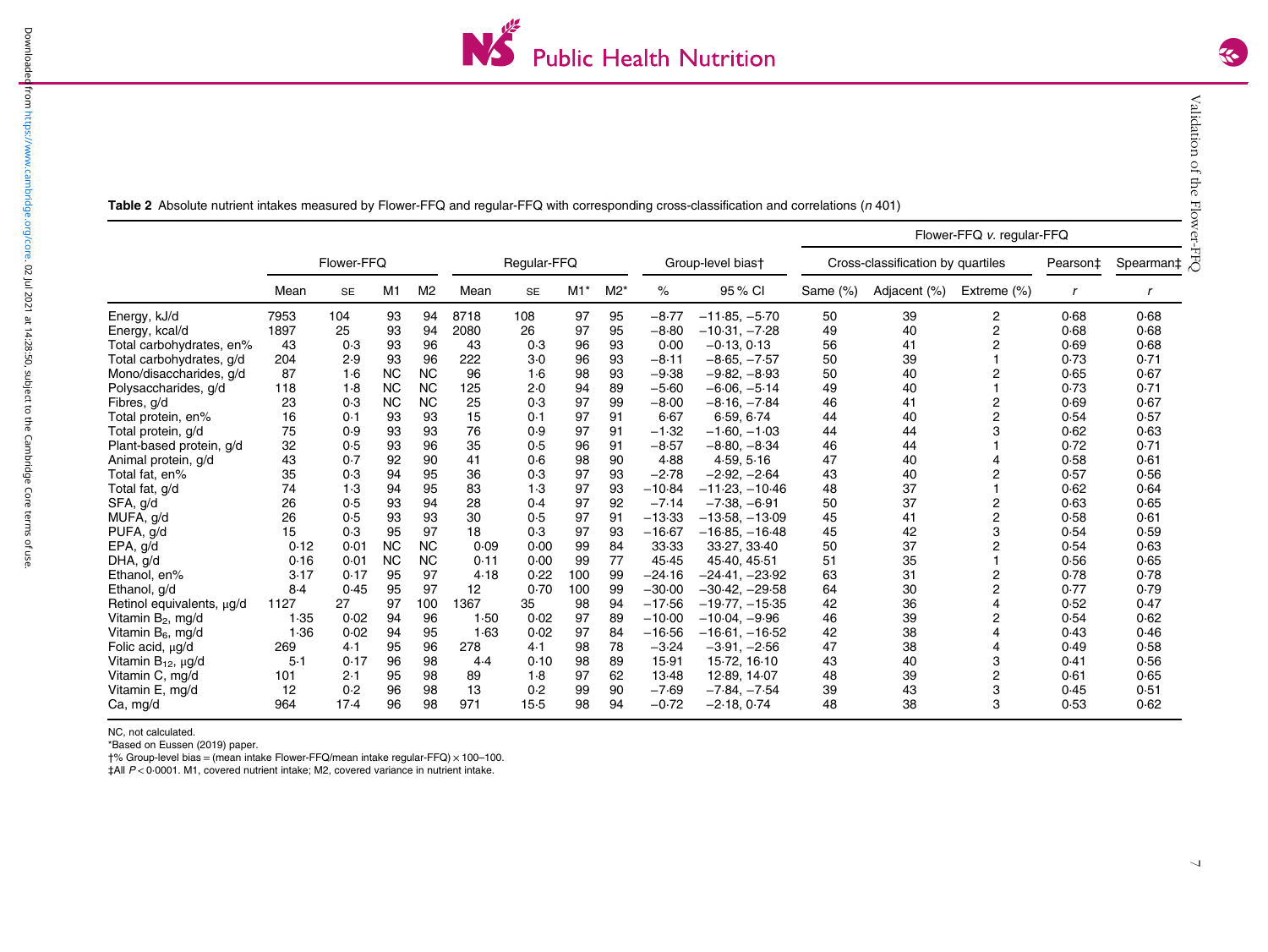

 $\infty$ 

Table 3 Absolute food intakes measured by Flower-FFQ and regular-FFQ with corresponding cross-classification and correlations (n 401)

|                            |                                  |                |            |           |             |           |                  |                | Flower-FFQ v. regular-FFQ          |              |                |                      |           |  |
|----------------------------|----------------------------------|----------------|------------|-----------|-------------|-----------|------------------|----------------|------------------------------------|--------------|----------------|----------------------|-----------|--|
|                            | Number of food items<br>included |                | Flower-FFQ |           | Regular-FFQ |           | Group-level bias |                | Cross-classification by quartiles* |              |                | Pearson <sup>+</sup> | Spearmant |  |
|                            | Flower-FFQ                       | Regular-FFQ    | Mean       | <b>SE</b> | Mean        | <b>SE</b> | ℅                | 95% CI         | Similar (%)                        | Adjacent (%) | Extreme (%)    |                      |           |  |
| Potatoes, g/d              | 8                                | 6              | 71         | 2.5       | 71          | 2.7       | 0.0              | $-0.9.0.9$     | 44                                 | 43           | 2              | 0.67                 | 0.62      |  |
| Alcoholic beverages, g/d   |                                  | 6              | 108        | $6-3$     | 167         | $10-8$    | $-35.3$          | $-37.0, -33.7$ | 60                                 | 35           | 2              | 0.73                 | 0.78      |  |
| Bread, g/d                 | 11                               | 13             | 130        | 2.9       | 129         | $3-0$     | 0.8              | 0.1, 1.5       | 61                                 | 33           |                | 0.80                 | 0.77      |  |
| Eggs, g/d                  | $\overline{c}$                   | 2              | 13         | 0.6       | 14          | 0.5       | $-7.1$           | $-7.6, -6.7$   | 65                                 | 29           | 6              | 0.59                 | 0.61      |  |
| Soft drinks, g/d           | 2                                |                | 27         | $3-3$     | 20          | 2.7       | $35-0$           | 33.0, 37.0     | 70                                 | 19           | 11             | 0.33                 | 0.58      |  |
| Fruit, g/d                 | 6                                |                | 177        | 5.7       | 190         | $6 - 0$   | $-6.8$           | $-8.0, -5.7$   | 58                                 | 32           | $\overline{c}$ | 0.65                 | 0.70      |  |
| Cake and cookies, g/d      | 6                                | 5              | 29         | 1.2       | 34          | 1.2       | $-14.7$          | $-15.3, -14.2$ | 49                                 | 38           | 2              | 0.57                 | 0.65      |  |
| Vegetables, g/d            | 19                               | 13             | 172        | 4.3       | 167         | 4.2       | $3-0$            | 2.1, 3.9       | 44                                 | 35           | 3              | 0.55                 | 0.53      |  |
| Savoury snacks, g/d        |                                  |                | 25         | 1.1       | 35          | 1.5       | $-28.6$          | $-29.1, -28.0$ | 43                                 | 41           |                | 0.52                 | 0.55      |  |
| Cheese, g/d                | 6                                | 8              | 31         | 1.2       | 28          | 1.1       | $10-7$           | 10.1, 11.3     | 42                                 | 43           | 2              | 0.50                 | 0.57      |  |
| Coffee, g/d                |                                  |                | 391        | 11.2      | 445         | 14.3      | $-12.1$          | $-13.8, -10.5$ | 67                                 | 28           | 5              | 0.73                 | 0.72      |  |
| ASB, g/d                   |                                  |                | 27         | $3-8$     | 23          | 3.4       | 17.4             | 15.2, 19.6     | 70                                 | 13           | 17             | 0.68                 | 0.47      |  |
| Dairy, g/d                 | 22                               | 31             | 281        | $10-1$    | 301         | 9.1       | $-6.6$           | $-8.2, -5.1$   | 50                                 | 40           |                | 0.57                 | 0.69      |  |
| Nuts and seeds, g/d        |                                  |                | 14         | 0.8       | 20          | 1.0       | $-30.0$          | $-30.5, -29.5$ | 44                                 | 40           | 3              | 0.58                 | 0.57      |  |
| Cereals, g/d               |                                  | 4              | 8          | 0.6       | 8           | 0.6       | 0.00             | $-0.6, 0.6$    | 71                                 | 20           | 9              | 0.68                 | 0.70      |  |
| Pasta, g/d                 | 2                                | 2              | 23         | 0.9       | 26          | 1.0       | $-11.5$          | $-12.0, -11.0$ | 43                                 | 37           |                | 0.51                 | 0.49      |  |
| Legumes, g/d               |                                  |                | 13         | 0.9       | 14          | 1.0       | $-7.1$           | $-7.8, -6.5$   | 46                                 | 34           | 6              | 0.63                 | 0.50      |  |
| Rice, g/d                  |                                  | $\overline{c}$ | 27         | 1.3       | 31          | 1.5       | $-12.9$          | $-13.6, -12.2$ | 47                                 | 36           |                | 0.50                 | 0.55      |  |
| Soup, g/d                  | 2                                | $\overline{c}$ | 49         | $3-3$     | 44          | 2.9       | 11.4             | 10.0, 12.7     | 49                                 | 36           |                | 0.58                 | 0.52      |  |
| Soya foods, g/d            | 6                                | 7              | 17         | 2.8       | 11          | 1.6       | 54.6             | 52.5, 56.6     | 79                                 | 13           |                | 0.63                 | 0.69      |  |
| Sweets, g/d                | 10                               | 10             | 26         | 1.1       | 29          | 1.1       | $-10.3$          | $-10.9, -9.8$  | 54                                 | 38           |                | 0.66                 | 0.74      |  |
| Tea, g/d                   | 5                                | 3              | 284        | 12.4      | 275         | 12.8      | $3-3$            | 1.2, 5.4       | 59                                 | 36           |                | 0.82                 | 0.83      |  |
| Fats, oils and sauces, g/d | 32                               | 38             | 38         | 1.1       | 43          | 0.9       | $-11.6$          | $-12.0, -11.2$ | 47                                 | 42           | 3              | 0.61                 | 0.66      |  |
| Fish, g/d                  | 11                               | 11             | 30         | 1.4       | 24          | 0.8       | 25.0             | 24.3, 25.7     | 45                                 | 36           | 2              | 0.44                 | 0.53      |  |
| Meat, g/d                  | 24                               | 19             | 67         | 1.9       | 68          | 1.9       | $-1.5$           | $-2.1, -0.8$   | 54                                 | 34           | 2              | 0.71                 | 0.69      |  |
| Fruit juice, g/d           |                                  | 2              | 47         | $3-8$     | 50          | 3.5       | $-6.0$           | $-7.4, -4.6$   | 54                                 | 33           | 3              | 0.61                 | 0.65      |  |
| Water, g/d                 |                                  |                | 383        | 15.9      | 17          | 2.7       | 2153             | 2143, 2163     |                                    |              |                | 0.01                 | 0.07      |  |

ASB, artificially sweetened beverages.

\*Eggs, coffee and cereals were analysed by tertiles due to their distribution; despite the distribution of ASB, soft drink and soya data, these groups were analysed by quartiles, which resulted in three relatively equal gr not analysed due to large questionnaire differences.

 $\dagger$ All, except water,  $P < 0.0001$ .

 $\sim$ 

<span id="page-7-0"></span>Downloa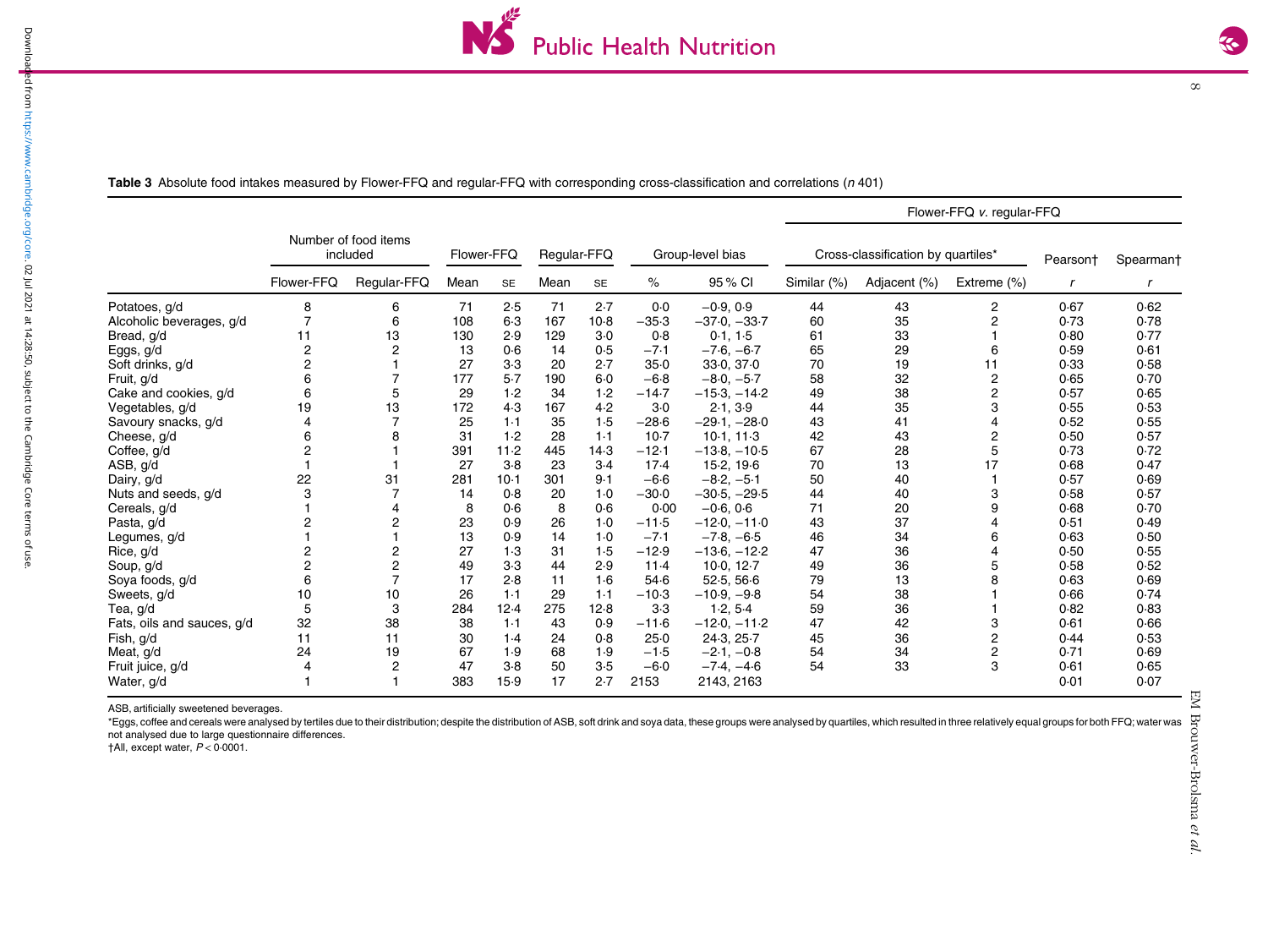

Fig. 3 Estimated protein intake distribution based on the Flower-FFQ and urinary excretion. - protein intake from Flower-FFQ  $(g/d)$ ;  $\equiv$   $\equiv$ , protein intake based on excretion  $(g/d)$ 



Fig. 4 Estimated K intake distribution based on the Flower-FFQ and urinary excretion.  $\longrightarrow$ , K intake from Flower-FFQ (mq/d);  $-$ , K intake based on excretion (mg/d)

regular-FFQ), the ranking ability of the Flower-FFQ was promising for most nutrients and foods.

Before elaborating on the results of this validation study, several methodological issues warrant attention. First, a validated regular-FFQ was used as the reference method to evaluate the Flower-FFQ. As both FFQ rely on memory, same food composition tables and similar measures to estimate portion sizes, the true performance of the Flower-FFQ may represent an overestimation due to correlated errors. Repeated measures of biomarkers, 24-h dietary recalls or diet records share less correlated errors with the questionnaire under study and would have been more suitable reference methods<sup> $(6,25)$  $(6,25)$  $(6,25)$  $(6,25)$ </sup>. Nevertheless, the regular-FFO has been shown to have a good ranking ability  $(r0.82)$  with respect to the estimated energy intake as compared with the actual energy intake (i.e., based on provided foods and reported free-food items) among 516 men and women participating in controlled dietary intervention studies<sup> $(14)$  $(14)$ </sup>. Moreover, an acceptable to good ranking ability has been observed for a broad variety of nutrients and food groups using multiple 24-h recalls  $(n \t128)^{(15)}$  $(n \t128)^{(15)}$  $(n \t128)^{(15)}$ . Finally, Feunekes and colleagues showed strong Pearson correlations for total fat  $(r 0.78)$  and saturated fat intakes  $(r 0.75)$  as measured by the regular-FFQ and dietary history; correlations between adipose tissue fatty acids and regular-FFQ were  $r$  0.57 for linoleic acid and  $r$  0.52 for PUFA in participants with a stable body weight $(20)$ . Given these previous validation results of the regular-FFQ as well as the fact that we did assess actual validity by means of urinary N and K, we feel that the current validation study provides solid background data on the performance of the Flower-FFQ. The second methodological issue that needs to be mentioned is that the Flower-FFQ was administrated over a 2-year period. Although partial correlations between dietary variables adjusted for assessment date of the FFQ did not differ from unadjusted correlations, we can merely speculate about potential time effects of the order of administration of the different FFQ in relation to the collected dietary data. However, given the fact that the inclusion of participants was spread between June 2011 and February 2013, where the FFQ were more or less randomly distributed over the year, we do not assume major time effects. Third, our analyses were conducted using data of a subsample  $(n\ 401)$  of the total study population  $(n \t2048)$ , which comprises slightly older participants  $(54 v. 51 \text{ years})$  and a lower proportion of men (48 % v. 52 %). Fourth, one must also bear in mind that our population is higher educated than the general Dutch population (12) and that previous analyses using the National Dietary Assessment Reference Database database have shown higher attenuation factors among those with a higher educational attainment<sup>[\(26](#page-11-0))</sup>. Thus, validity measures of the Flower-FFQ may be lower in populations with a lower educational attainment. Although our sample was mainly high educated (higher secondary education, higher vocational education or university, 61 %) or medium (lower secondary or intermediate vocational education, 31 %) educated, comparing Spearman correlations for these two groups indeed showed substantial differences (i.e.,  $r > 0.10$  difference) for some of the key nutrients and food groups under study, particularly for total fat, cheese, fish and meat. Further analyses within a more diverse population with respect to educational attainment are needed to draw more definite

conclusions on this aspect. Finally, a strength of the current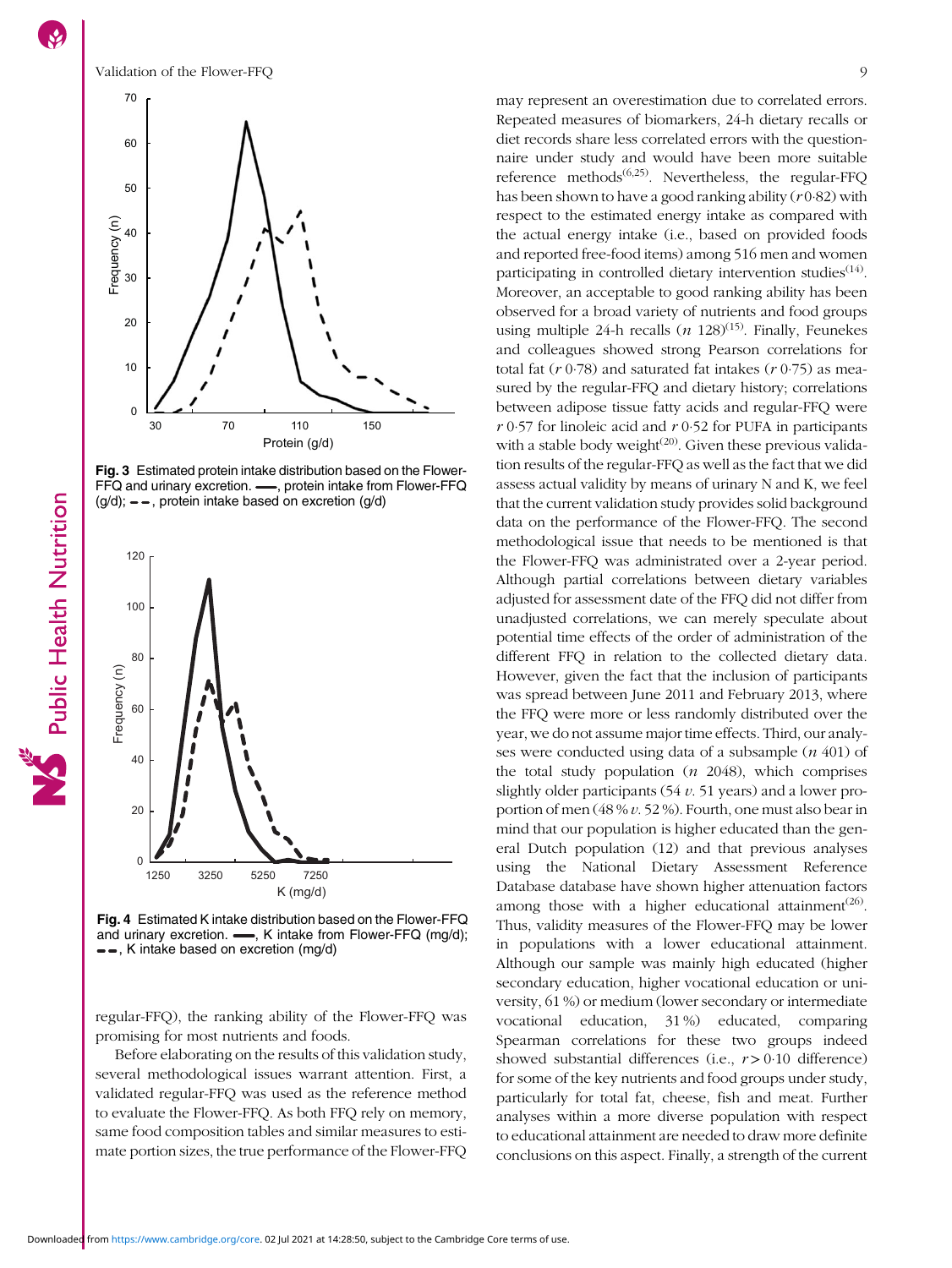study is that we used multiple statistical approaches to assess the validity of the FFQ, which has been suggested to be most optimal to assess the robustness of the validation  $process<sup>(6,11)</sup>$  $process<sup>(6,11)</sup>$  $process<sup>(6,11)</sup>$ 

Our results for macronutrient(-fractions) (g/d) showed high group-level bias for EPA, DHA and ethanol. DNFCS data show median EPA/DHA intakes of Dutch men and women around 0·10 and 0·09 g/d, which is in line with the estimates resulting from the regular- $FFO^{(27)}$  $FFO^{(27)}$  $FFO^{(27)}$ . The difference in EPA and DHA intake between the two FFQ was also reflected by a difference in fish intake. As both FFQ included eleven highly comparable food items to assess the intakes of EPA and DHA, absolute intake differences are unlikely to be explained by differences in design between FFQ. However, the timing of the two methods did not fully overlap and may therefore account for some of the difference between the methods (including possible seasonal variation), that is, the Flower-FFQ assessing fish intake (FFQ2) was administered between August 2012 and March 2015, whereas the regular-FFQ was completed between December 2011 and August 2014. For ethanol, the Flower-FFQ yielded lower intakes than the regular-FFQ; this difference was also reflected in a lower intake of alcoholic beverages. DNFCS data showed median ethanol intakes of 16·1 and 3·7  $g/d$  for men and women<sup>[\(27\)](#page-11-0)</sup>, which was 8·9 and 4·6 g/d in our sample. Again, the number of items assessing ethanol intake of the regular-FFQ and Flower-FFQ was rather similar. However, the timing of both methods did not fully overlap, the regular-FFQ had a slightly higher covered (variance in) nutrient intake than the Flower-FFQ and the question structure of the FFQ somewhat differed. With respect to the latter, the regular-FFQ quantified the consumption frequency of each type of alcoholic beverage separately, whereas the Flower-FFQ first quantified the consumption frequency of the total number of alcoholic beverages consumed and thereafter identified the type of alcoholic beverage consumed. Particularly this questionnaire structure may account for some of the observed differences between the two questionnaires, which has been illustrated by a previous review on alcohol intake assessment. Specifically, directly assessing consumption frequency of specific alcoholic beverages resulted in 19 % higher alcohol intake estimates compared with a situation in which first the total number of alcoholic beverages was assessed followed by a more detailed assessment of the specific types of beverages consumed<sup>[\(28\)](#page-11-0)</sup>. Nevertheless, despite these differences in – rather low – absolute EPA, DHA and ethanol intake levels, these data still provide valuable information for epidemiological purposes. Namely, in nutritional epidemiology, the ranking of participants according to their intake levels is usually more relevant than absolute intakes. Relating to this ranking ability, correlations and cross-classification of the Flower-FFQ with the regular-FFQ showed good results. Correlations for most macronutrients and macronutrient-fractions in  $g/d$  were  $r 0.6-0.8$ 

and 85 % up to 94 % of the population ranked in the same or adjacent quartile as compared with the regular-FFQ. Moreover, for the specific nutrients with a relatively high rate of misclassification in absolute intakes, correlations and cross-classification results were  $r$  0·6–0·8 (i.e., EPA, DHA, ethanol) as well. Thus, despite absolute misclassification, such variables can be confidently used for epidemiological purposes. This is further accentuated by the fact that the validity measures of the Flower-FFQ are comparable to the results of previous studies exploring the validity of Dutch  $FFO^{(5,26,29,30)}$  $FFO^{(5,26,29,30)}$  $FFO^{(5,26,29,30)}$  $FFO^{(5,26,29,30)}$  $FFO^{(5,26,29,30)}$  $FFO^{(5,26,29,30)}$  $FFO^{(5,26,29,30)}$ . To illustrate, compared with the FFQ-NL1.0, the Flower-FFQ showed comparable or higher correlations for energy ( $r$  0·68  $v$ .  $r$  0·43), macronutrients (protein  $r \cdot 0.63 v$ .  $r \cdot 0.38$ , carbohydrates  $r \cdot 0.71 v$ . r 0.54, fat  $r$  0.64  $v$ .  $r$  0.30), ethanol ( $r$  0.79  $v$ .  $r$  0.77) as well as EPA  $(r 0.63 v. r 0.33)$  and DHA  $(r 0.65 v. r 0.28)$ . Crossclassification results for both FFQ were rather comparable as well $^{(26)}$  $^{(26)}$  $^{(26)}$ . However, we do need to indicate that the FFO-NL1.0 was validated against multiple 24-h recalls, whereas we used an FFQ as the reference method. Due to more correlated errors with the reference method, our validity measures are therefore probably inflated.

As can be expected, the absolute intake differences for micronutrients were larger and more diverse than for macronutrients. Group-level bias percentages ranged from – 17.6% for retinol equivalents to 15.9% for vitamin  $B_{12}$ , showing lower Flower-FFQ estimates for retinol, vitamin  $B_2$ , vitamin  $B_6$  and folic acid and vitamin E, and higher estimates for vitamin  $B_{12}$  and vitamin C. However, with correlations and cross-classification results for micronutrients ranging from  $r$  0.47 (78% in same or adjacent quartile) for retinol to  $r$  0·65 for vitamin C (87 % in same or adjacent quartile) and  $r \, 0.62$  (86% in same or adjacent quartile) for Ca, results are still well within the range as suggested by Willet and colleagues  $(r \ 0.4-0.7)^{(31)}$  $(r \ 0.4-0.7)^{(31)}$  $(r \ 0.4-0.7)^{(31)}$ . Moreover, also for the micronutrients our validity measures are generally in line with previous validation studies of Dutch FFQ, for instance when comparing the Flower-FFQ with the FFQ-NL1·0, vitamin B<sub>6</sub> showed correlations of  $r$  0·46  $v$ .  $r$  0·28, folic acid of r 0.58 v. r 0.30, vitamin B<sub>12</sub> of r 0.56 v. r 0.28 and Ca of  $r$  0.62  $v$ .  $r$  0.42<sup>([26\)](#page-11-0)</sup>.

Our results on food groups are also fairly comparable to preceding FFQ validation studies<sup>([15](#page-11-0),[26](#page-11-0))</sup>. The most notable results are those for water and soft drinks. The explanation for the extreme misclassification rate of water is clear. Whereas the regular-FFQ only assesses bottled water, the Flower-FFQ assesses both tap and bottled water. The discrepancy for soft drinks may be explained by the fact that the Flower-FFQ queries for both regular soft drinks and energy drinks, whereas the regular-FFQ only queries for regular soft drink. As for nutrients, cross-classification and correlations of all other food groups were generally very acceptable with about half of the food groups showing moderately strong associations, and about half of the food groups showing moderate correlations. In line, crossclassification results were generally good where only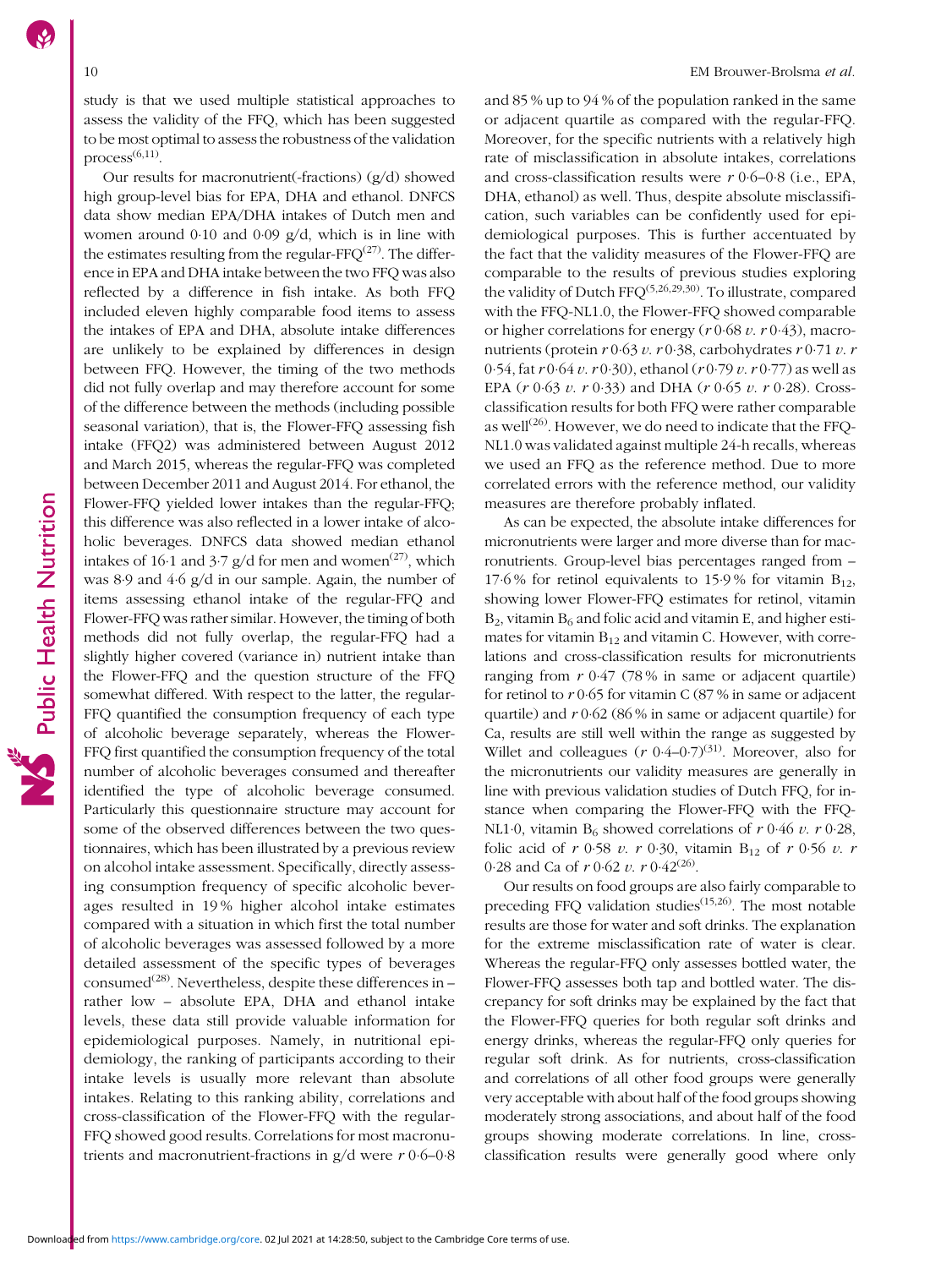<span id="page-10-0"></span>vegetables showed a comparability below 80 % in the same or adjacent quartile (i.e., 79 %).

In this validation study, we also had the opportunity to compare the intakes of protein and K to their level of urinary excretion, which indicated a ˜24 and 18 % underestimation in protein and K intake. For protein, our results are within the range of results as observed in a pooled analyses of five studies by Freedman and colleagues showing a 10– 29 % underestimation for protein<sup>[\(32\)](#page-11-0)</sup>. For K, the Flower-FFQ showed a substantially higher underestimation than the 5–6 % observed in a pooled analyses by Freedman and col-leagues<sup>[\(33](#page-11-0))</sup>. The timing of the urine sampling  $v$ . the assessment period of the FFQ did not fully overlap and we only collected a single urine sample, which may explain the higher rates of underestimation as compared with the previous validation studies. Moreover, it needs to be mentioned that the Flower-FFQ was not specifically developed to assess K. Nevertheless, for both nutrients the ranking ability was acceptable, that is,  $75\%$  ( $r \t0.41$ ) and 74 % (r 0·33) of the participants were classified in the same or adjacent quartile.

In conclusion, although group-level bias was relatively high for some nutrients, all nutrients and foods showed a good ranking ability, which suggests that the Flower-FFQ is a suitable tool to study a wide variety of diet–disease associations.

# Acknowledgements

Public Health Nutrition

Acknowledgements: The authors thank all participants for their valuable contribution to the current study and their cooperation. The authors would also like to thank the dedicated research staff that was involved in execution of the current study. The authors would like to give a special thanks to the clinical chemists of the Clinical Chemistry Department at Gelderse Vallei Hospital in Ede, the Netherlands, the Rijnstate Hospital in Velp, the Netherlands, and the Division of Human Nutrition and Health at Wageningen University in Wageningen, the Netherlands. The authors would also like to thank Veiligheids-en Gezondheids Regio Gelderland-midden (Arnhem, the Netherlands) for their help with recruitment. Financial support: The current study was core funded by ZonMw (ZonMw, Grant 91110030). National Dietary Assessment Reference Database was also supported by Wageningen University in Wageningen; add-on funding ZonMw Gezonde Voeding DHD-index (ZonMw, Grant 115100007); add-on validation of BBMRI FFQ and Maastricht FFQ (Grant BBMRI-NL RP9 and CP2011-38). Conflict of interest: The founding sponsors had no role in the design of the study; the collection, analyses or interpretation of data; the writing of the manuscript, and the decision to publish the results. The authors had no financial or personal conflicts of interest to declare. Authorship:

A.G., E.J.M.F. and J.H.M.V. designed the study. A.G., E.J.M.F. and A.M.W. coordinated the study and were involved in the data collection. J.H.M.V. developed the Flower-FFQ. E.M.B.-B., C.P., D.S. and A.M.W. were responsible for the data management. C.P. prepared the dietary data for analyses and E.M.B.-B. performed the statistical analyses and wrote the manuscript. All authors read and approved the final manuscript. Ethics of human subject participation: The current study (ISRCTN study ID: ISRCTN39625297) was conducted according to the Declaration of Helsinki. All procedures involving human participants were approved by the Medical Ethics Committee of Wageningen UR (27/06/2011, NL34775.081.10). Moreover, all participants gave written informed consent.

# References

- 1. Manolio TA, Bailey-Wilson JE & Collins FS (2006) Genes, environment and the value of prospective cohort studies. Nat Rev Genet 7, 812–820.
- 2. Satija A, Yu E, Willett WC et al. (2015) Understanding nutritional epidemiology and its role in policy. Adv Nutr  $6$ , 5-18.
- 3. Bao Y, Bertoia ML, Lenart EB et al. (2016) Origin, methods, and evolution of the three nurses' health studies. Am J Public Health **106**, 1573-1581.
- 4. Rimm EB, Giovannucci EL, Stampfer MJ et al. (1992) Reproducibility and validity of an expanded self-administered semiquantitative food frequency questionnaire among male health professionals. Am J Epidemiol 135, 1114-1126.
- 5. Ocke MC, Bueno-de-Mesquita HB, Goddijn HE et al. (1997) The Dutch EPIC food frequency questionnaire. I. Description of the questionnaire, and relative validity and reproducibility for food groups. Int J Epidemiol 26, S37-S48.
- 6. Cade J, Thompson R, Burley V et al. (2002) Development, validation and utilisation of food-frequency questionnaires – a review. Public Health Nutr 5, 567–587.
- 7. Andy P & Emilia P (2017) Reduction of measurement error due to survey length: evaluation of the split questionnaire design approach. Surv Res Methods 11, 361–368.
- 8. Scholtens S, Smidt N, Swertz MA et al. (2015) Cohort profile: lifelines, a three-generation cohort study and biobank. Int J Epidemiol 44, 1172–1180.
- 9. Brouwer-Brolsma EM, Lucassen D, de Rijk MG et al. (2020) Dietary intake assessment: from traditional paper-pencil questionnaires to technology-based tools. Environ Softw Syst Data Sci Action 7–23.
- 10. Brouwer-Brolsma EM, Streppel MT, van Lee L et al. (2017) A National Dietary Assessment Reference Database (NDARD) for the Dutch Population: rationale behind the Design. Nutrients 9, 1–13.
- 11. Lombard MJ, Steyn NP, Charlton KE et al. (2015) Application and interpretation of multiple statistical tests to evaluate validity of dietary intake assessment methods. Nutr  $J$  14, 40.
- 12. Jenab M, Slimani N, Bictash M et al. (2009) Biomarkers in nutritional epidemiology: applications, needs and new horizons. Hum Genet 125, 507–525.
- 13. Brouwer-Brolsma EM, van Lee L, Streppel MT et al. (2018) Nutrition Questionnaires plus (NQplus) study, a prospective study on dietary determinants and cardiometabolic health in Dutch adults. BMJ open 8, e020228.
- 14. Siebelink E, Geelen A & de Vries JH (2011) Self-reported energy intake by FFQ compared with actual energy